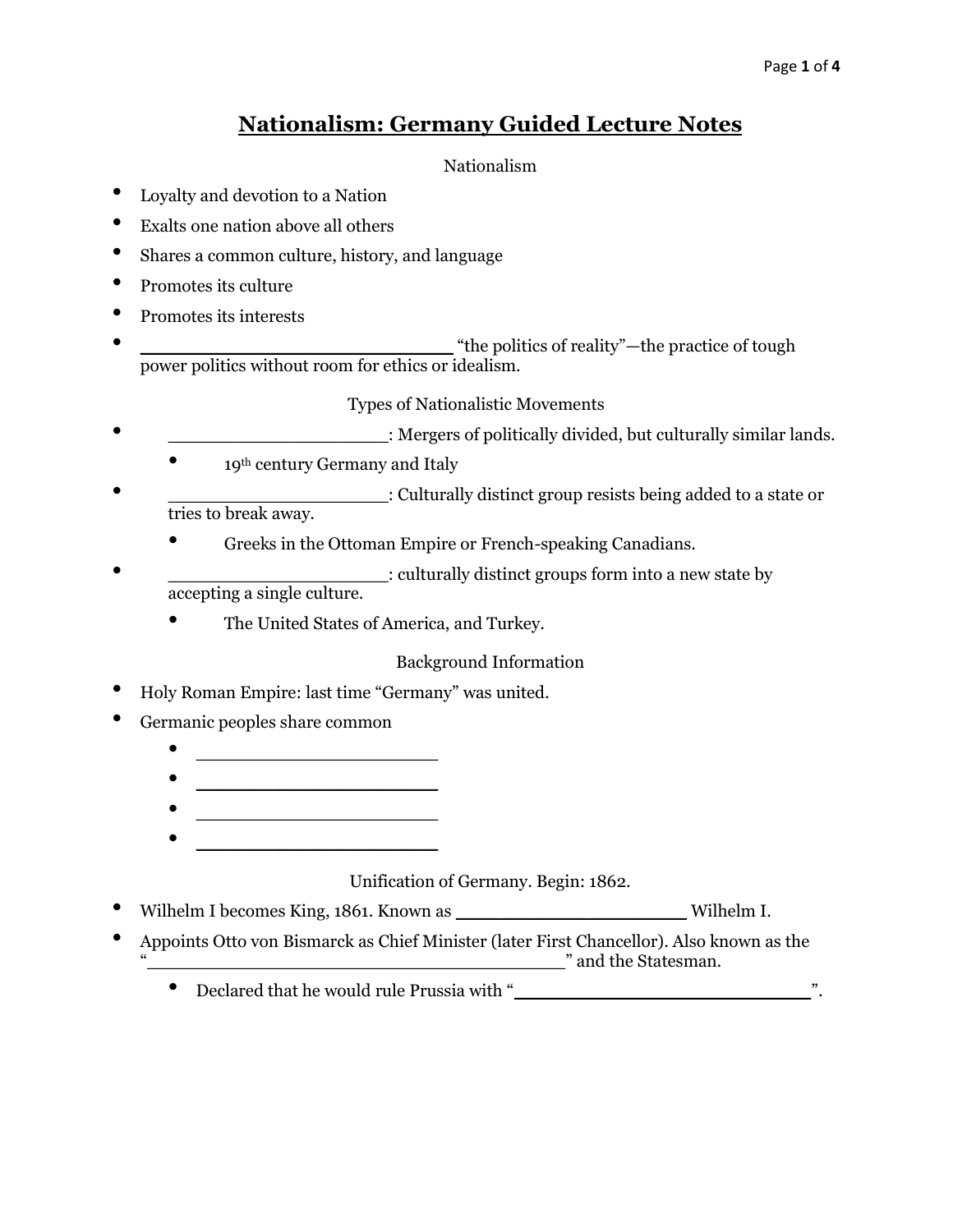#### Problems with Unification

- Germany \_\_\_\_\_\_\_\_\_\_\_\_\_\_\_\_\_\_\_\_\_
- Foreign powers do not want Germany to rise up as a power
- \_\_\_\_\_\_\_\_\_\_\_\_\_\_\_\_\_\_\_\_ reform failed to unify Germany
- Germans have to be convinced why they need to join
- Otto's hat is called a \_\_\_\_\_\_\_\_\_\_\_\_\_\_\_\_\_\_\_\_\_\_\_\_
	- Spiked helmet worn during the 19<sup>th</sup> and  $20<sup>th</sup>$  centuries

#### Confederation

- Germans were in a weak \_\_\_\_\_\_\_\_\_\_\_\_\_\_\_\_\_\_\_\_\_ in 1815.
- Mostly controlled by \_\_\_\_\_\_\_\_\_\_\_\_\_\_\_\_\_\_\_\_\_\_\_\_\_\_\_\_\_\_\_\_\_.
- Bismarck determined to create German country ruled by a Prussian King

#### Problems with Prussian (German) Unification

- Austria-Hungary
	- Does not want to appear weak
		- Did not honor their alliance with \_\_\_\_\_\_\_\_\_\_\_\_\_\_ (Crimean War).
		- Has allied itself with many Southern \_\_\_\_\_\_\_\_\_\_\_\_\_\_\_\_\_\_\_\_\_\_\_\_. (does not want to lose them)
		- Sees the rise of Prussia as a direct threat.

#### Unification

- Prussia is the largest German state
	- Standardized \_\_\_\_\_\_\_\_\_\_\_\_\_
	- Removed \_\_\_\_\_\_\_\_\_\_\_\_\_\_\_\_
	- Increased Prussian influence
	- Prussia wants to be in charge of this new Country
- Confederation of the Rhine
	- Region controlled by France
		- Contains German citizens
		- Germans do not like being ruled by the
- \_\_\_\_\_\_\_\_\_\_\_\_\_\_\_\_\_\_\_\_\_\_\_\_\_\_ and the output of Iron helped unify Germanic peoples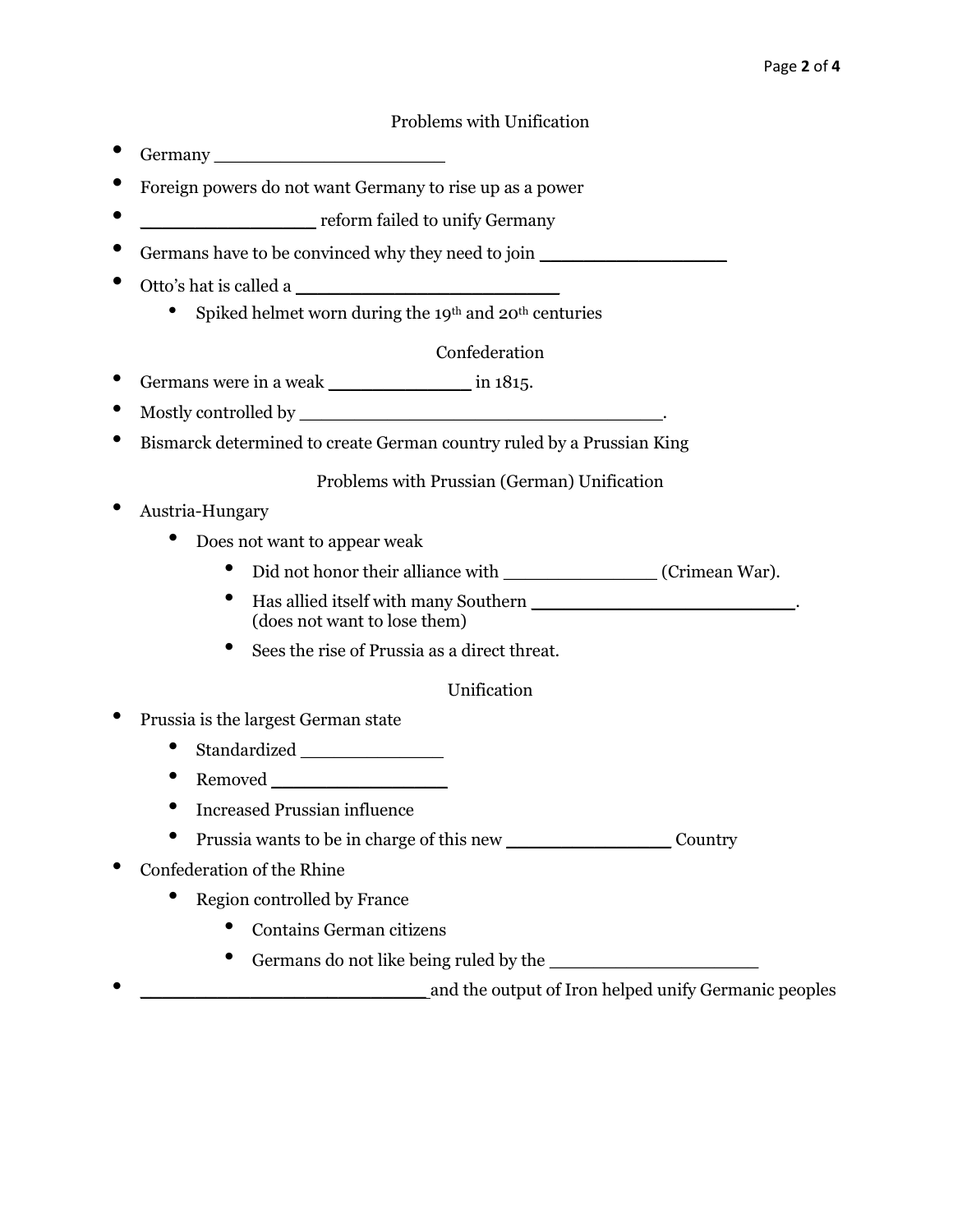#### Otto von Bismarck's Plan

# $•$ 1862-1864

- •Forms an alliance with France
	- •Pledged help for France to invade and control \_\_\_\_\_\_\_\_\_\_\_\_\_\_\_\_\_\_\_\_\_
- •Forms an alliance with Italy
	- •Italy promised to \_\_\_\_\_\_\_\_\_\_\_\_\_\_ as long as they gain Venice in return.
		- •Clause: Austria must be the aggressor.

# $•$ 1864-1865

- •(1863) King of Denmark declares that Schleswig and Holstein belong to \_\_\_\_\_\_\_\_\_\_.
	- •Technically not part of Denmark at this point in time.
	- •Prussia and Austria form an \_\_\_\_\_\_\_\_\_\_\_\_\_\_\_ to declare war on Denmark.
		- $\bullet$ Schleswig = Prussia
		- $\bullet$ Holstein = Austria

### Otto von Bismarck's Plan

- Territorial dispute over Schleswig and Holstein led Germany to declare war on \_\_\_\_\_\_\_\_\_.
- Austria looked like the Aggressor (Italy joins the fight against Austria).
- Austria defeated in the
- Italy gets Venice

#### The Treaty of Prague

- -North Atlantic German Confederation
	- 1867-1871
	- Result of the  $\bullet$
- Prussia took control of all territories it captured.
- The southern German States formed their own independent confederation
- Austria promised to stay out of German affairs.
- Austria pays compensation to \_\_\_\_\_\_\_\_\_\_\_\_\_\_\_\_\_\_\_\_.